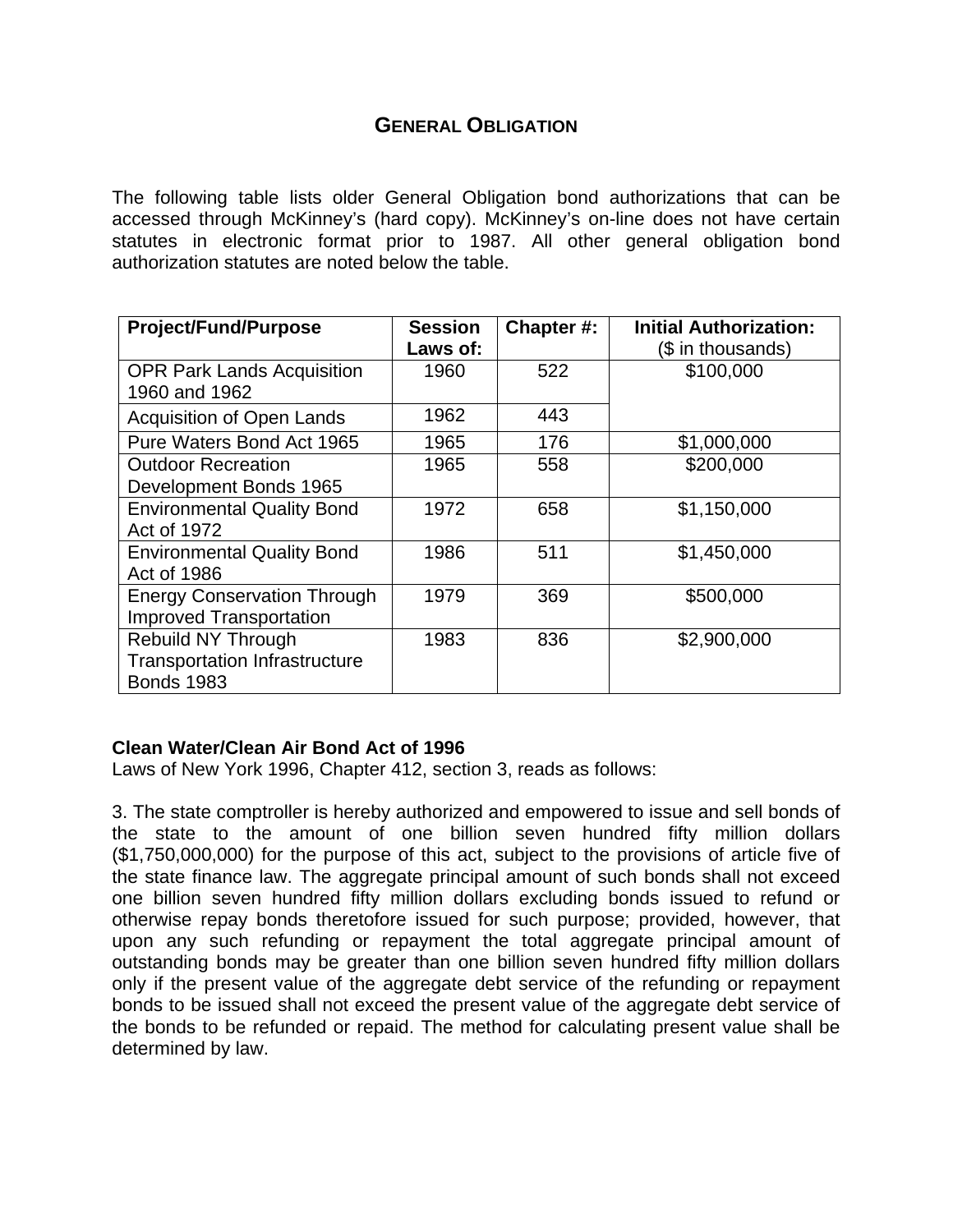**Housing Bonds & Urban Renewal Bond Acts of 1947, 1949, 1954, 1956 and 1958**  New York State Constitution, Article VII, section 3, reads as follows:

3. The provisions of article VII, not inconsistent with this article, relating to debts of the state shall apply to all debts contracted by the state for the purpose of providing moneys out of which to make loans pursuant to this article, except (a) that any law or laws authorizing the contracting of such debt, not exceeding in the aggregate three hundred million dollars, shall take effect without submission to the people, and the contracting of a greater amount of debt may not be authorized prior to January first, nineteen hundred forty-two; (b) that any such debt and each portion thereof, except as hereinafter provided, shall be paid in equal annual installments, the first of which shall be payable not more than three years, and the last of which shall be payable not more than fifty years, after such debt or portion thereof shall have been contracted; and (c) that any law authorizing the contracting of such debt may be submitted to the people at a general election, whether or not any other law or bill shall be submitted to be voted for or against at such election. Debts contracted by the state for the purpose of providing money out of which to make loans to or in aid of corporations regulated by law as to rents, profits, dividends and disposition of their property or franchises and engaged in providing housing facilities pursuant to this article may be paid in such manner that the total annual charges required for the payment of principal and interest are approximately equal and constant for the entire period in which any of the bonds issued therefor are outstanding. Any law authorizing the making of contracts for capital or periodic subsidies to be paid with moneys currently appropriated from the general fund of the state shall take effect without submission to the people, and the amount to be paid under such contracts shall not be included in ascertaining the amount of indebtedness which may be contracted by the state under this article; provided, however, (a) that such periodic subsidies shall not be paid for a period longer than the life of the projects assisted thereby, but in any event for not more than sixty years; (b) that no contracts for periodic subsidies shall be entered into in any one year requiring payments aggregating more than one million dollars in any one year; and (c) that there shall not be outstanding at any one time contracts for periodic subsidies requiring payments exceeding an aggregate of thirty-four million dollars in any one year, unless a law authorizing contracts in excess of such amounts shall have been submitted to and approved by the people at a general election; and any such law may be submitted to the people at a general election, whether or not any other law or bill shall be submitted to be voted for or against at such election.

# **Smart Schools Bond Act of 2014**

Laws of New York 2014, Chapter 56, section 3, reads as follows:

3. Bonds of the state. The state comptroller is hereby authorized and empowered to issue and sell bonds of the state up to the aggregate amount of two billion dollars (\$2,000,000,000) for the purposes of this act, subject to the provisions of article five of the state finance law. The aggregate principal amount of such bonds shall not exceed two billion dollars (\$2,000,000,000) excluding bonds issued to refund or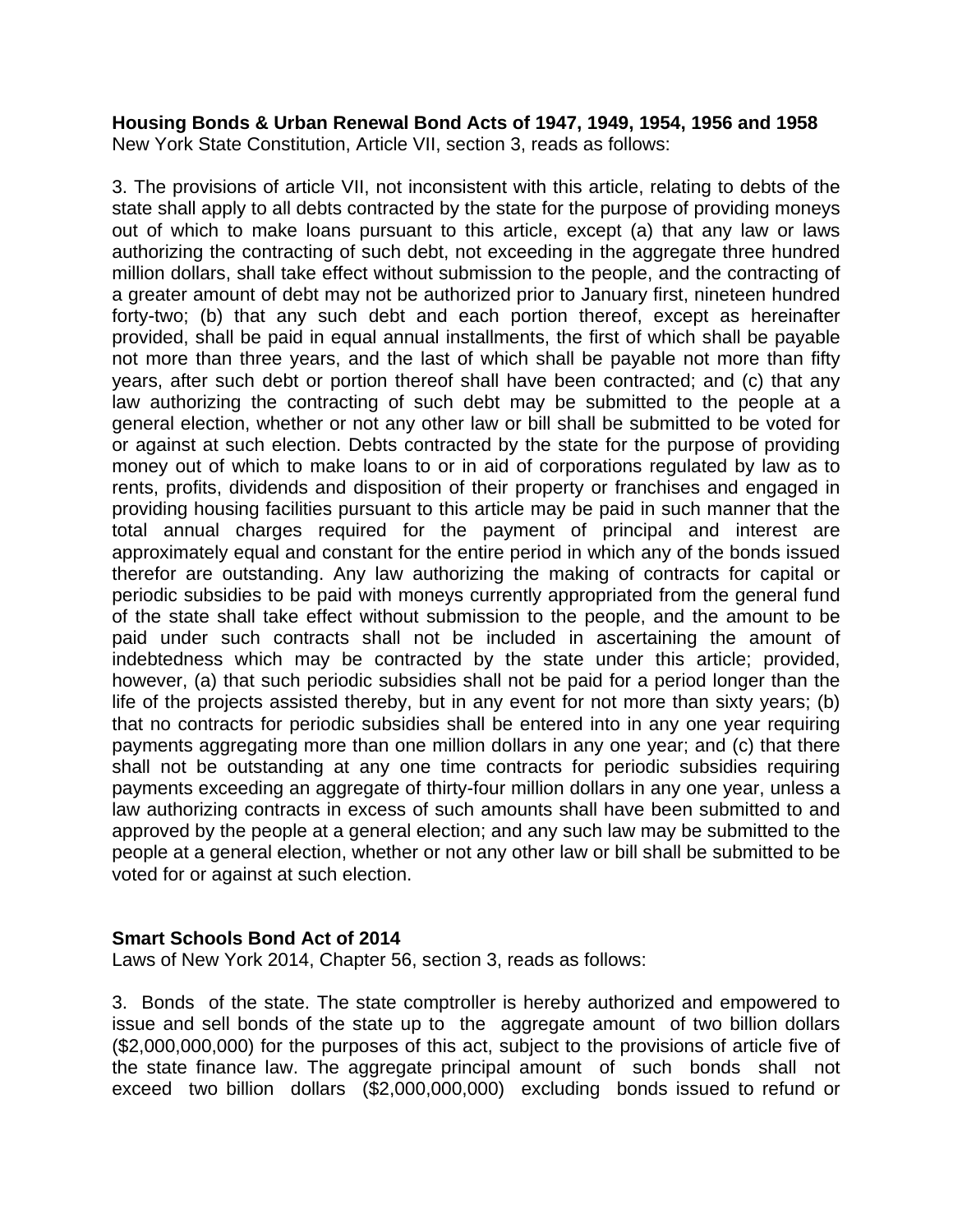otherwise repay bonds heretofore issued for such purpose; provided, however, that upon any such refunding or repayment, the total aggregate principal amount of outstanding bonds may be greater than two billion dollars (\$2,000,000,000) only if the present value of the aggregate debt service of the refunding or repayment bonds to be issued shall not exceed the present value of the aggregate debt service of the bonds to be refunded or repaid. The method for calculating present value shall be determined by law.

### **Higher Education Facilities Bond Act of 1957**

New York State Constitution, Article VII, section 19, reads as follows:

19. The legislature may authorize by law the creation of a debt or debts of the state, not exceeding in the aggregate two hundred fifty million dollars, to provide moneys for the construction, reconstruction, rehabilitation, improvement and equipment of facilities for the expansion and development of the program of higher education provided and to be provided at institutions now or hereafter comprised within the state university, for acquisition of real property therefor, and for payment of the state's share of the capital costs of locally sponsored institutions of higher education approved and regulated by the state university trustees. The provisions of this article, not inconsistent with this section, relating to the issuance of bonds for a debt or debts of the state and the maturity and payment thereof, shall apply to a state debt or debts created pursuant to this section; except that the law authorizing the contracting of such debt or debts shall take effect without submission to the people pursuant to section eleven of this article.

# **Rebuild and Renew New York Transportation Bond Act of 2005**

Laws of New York 2005, Chapter 60, section 3, reads as follows:

3. Bonds of the state. The state comptroller is hereby authorized and empowered to issue and sell bonds of the state up to the amount of two billion nine hundred million dollars (\$2,900,000,000) for the purpose of this act, subject to the provisions of article five of the state finance law. The aggregate principal amount of such bonds shall not exceed two billion nine hundred million dollars (\$2,900,000,000) excluding bonds issued to refund or otherwise repay bonds heretofore issued for such purpose; provided, however, that upon any such refunding or repayment, the total aggregate principal amount of outstanding bonds may be greater than two billion nine hundred million dollars (\$2,900,000,000) only if the present value of the aggregate debt service of the refunding or repayment bonds to be issued shall not exceed the present value of the aggregate debt service of the bonds to be refunded or repaid. The method for calculating present value shall be determined by law.